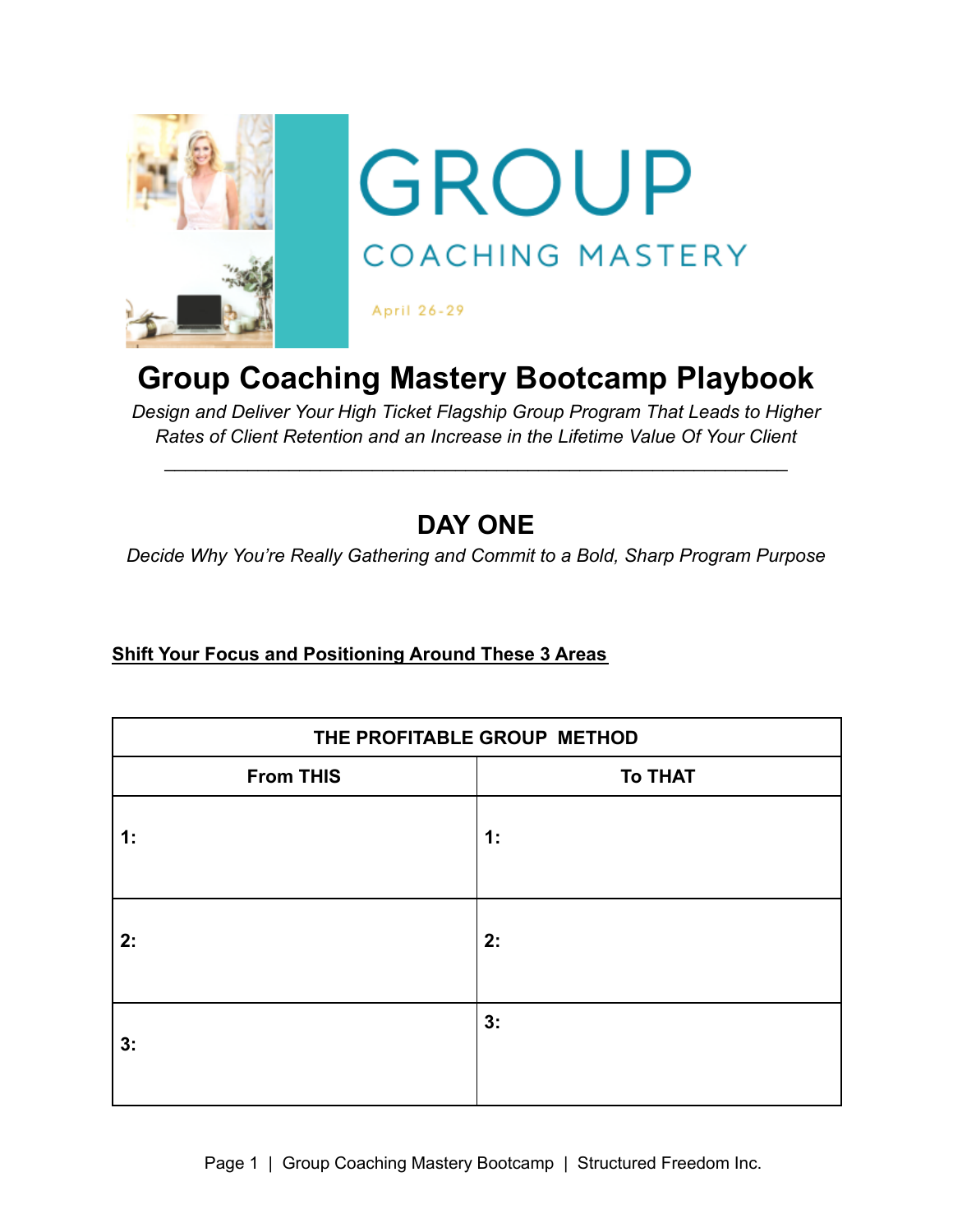**Build Your Purpose-Driven Empire**



**Phase ONE: \$0 - \$100K** Focus on One-On-One

## **Phase TWO: \$100K - \$1M**

Focus on Group Coaching Lean Team Keep Some One-On-One

# **Phase THREE: \$1M - \$10M**

Group Hybrid Expand Team For Delivery Ascension, Downsell, Alternate Services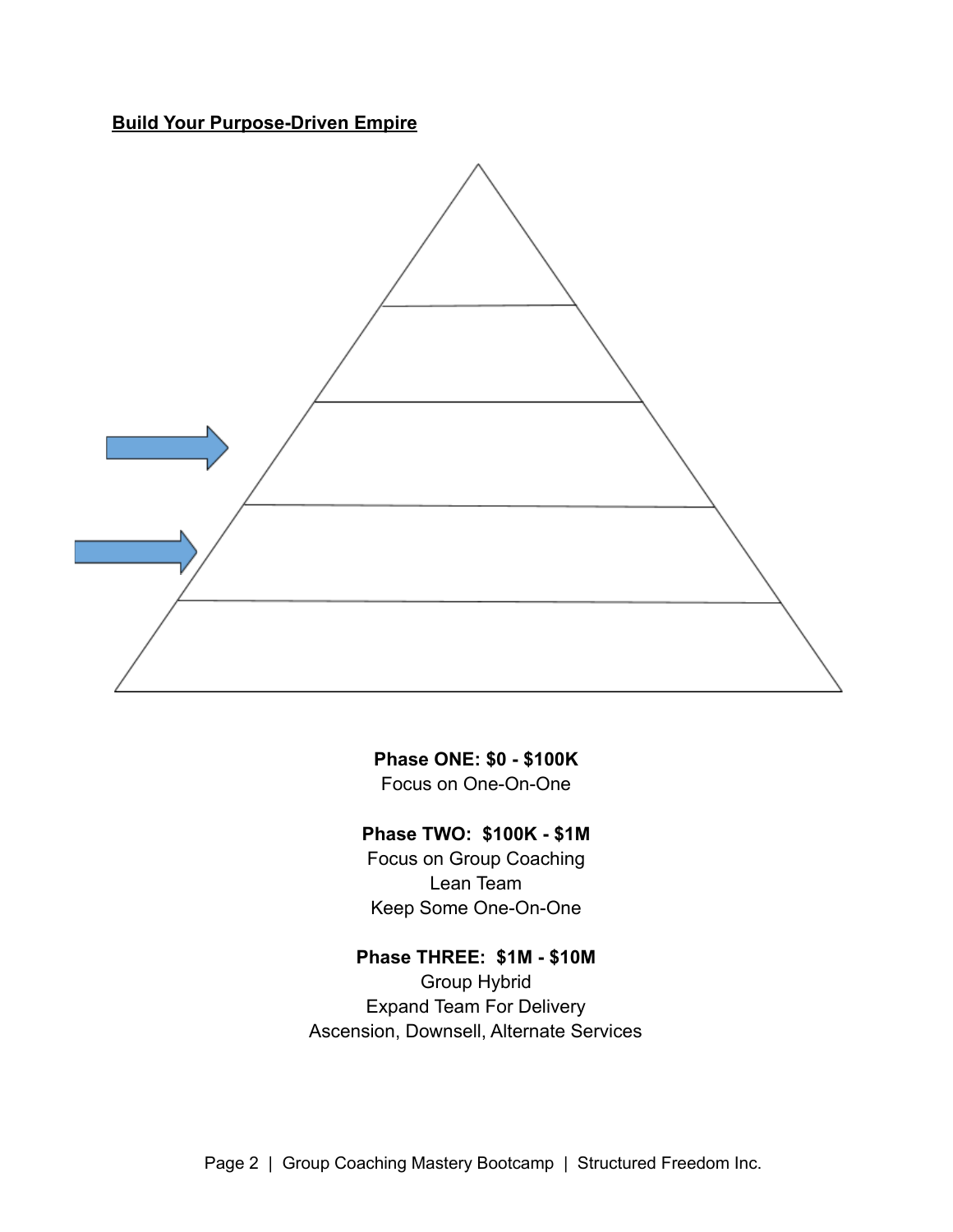#### **The Promised Outcome of Your High Ticket Flagship Group Program**

#### **Why You Need A One**

 $\mathcal{L}_\text{max}$  , where  $\mathcal{L}_\text{max}$  is the set of  $\mathcal{L}_\text{max}$ 

| 1: Clarity and confidence to | in a way the |
|------------------------------|--------------|
| client can understand        |              |

2: The market is saturated and competitive, your program outcome can quickly and easily **existence** 

3: Increases the pace and rate at which your clients get results because the outcome is

4: Client results boosts your \_\_\_\_\_\_\_\_\_\_\_\_\_\_\_\_\_\_and increases the while also increasing referrals

5: Create better marketing content that ensures your message is  $\bullet$  of a client who needs to be enrolled

6: Attract more \_\_\_\_\_\_\_\_\_\_\_\_\_\_\_\_\_\_\_\_\_leads which increases the quality of your which elevates the the state of the program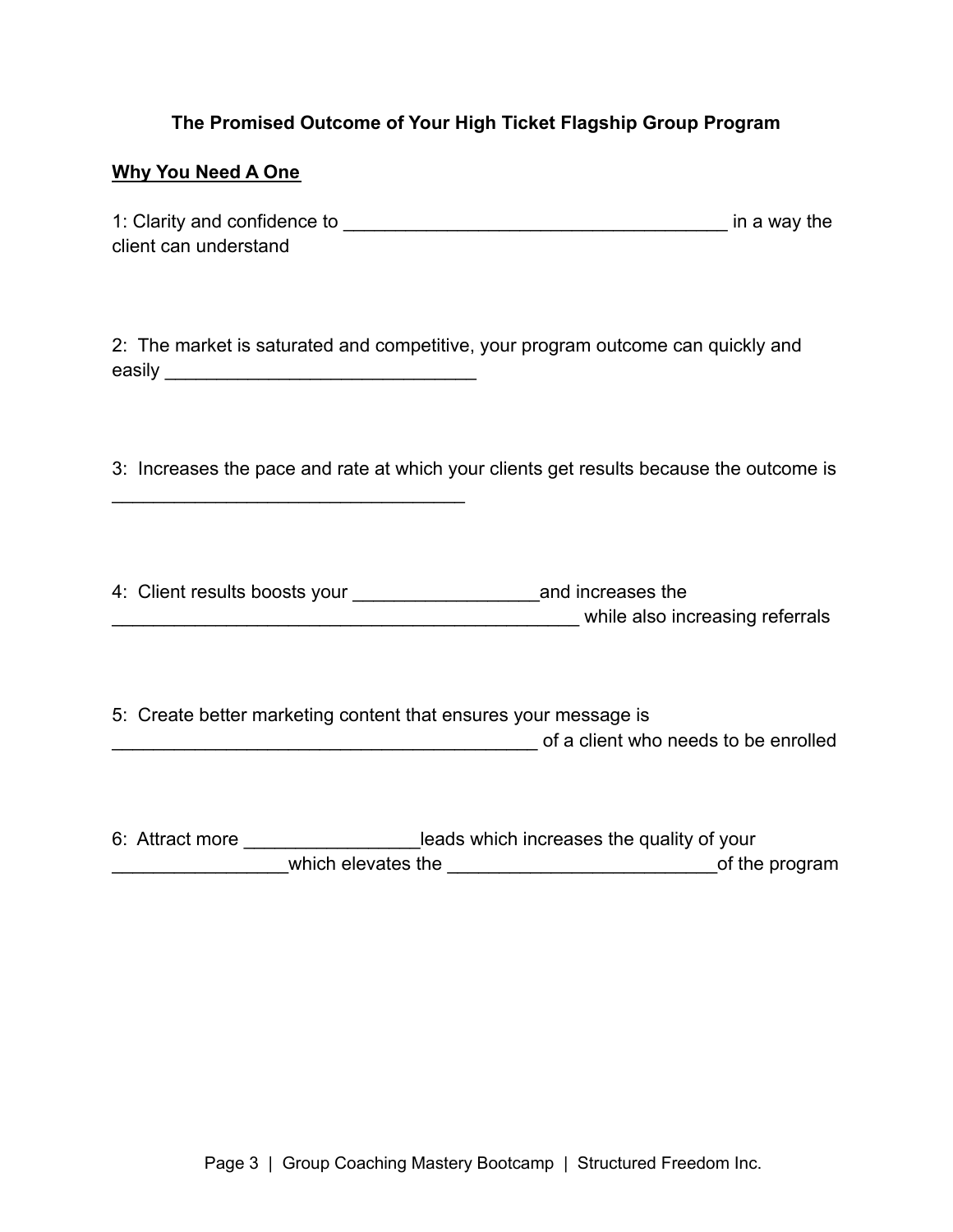**Ingredients for a Sharp, Bold High Ticket Group Program Outcome**



**3: \_\_\_\_\_\_\_\_\_\_\_\_\_\_\_\_\_\_\_\_\_\_**

Helps create a \_\_\_\_\_\_\_\_\_\_\_\_\_\_\_\_\_\_\_\_\_ group and it becomes your \_\_\_\_\_\_\_\_\_\_\_\_\_\_\_\_\_

Page 4 | Group Coaching Mastery Bootcamp | Structured Freedom Inc.